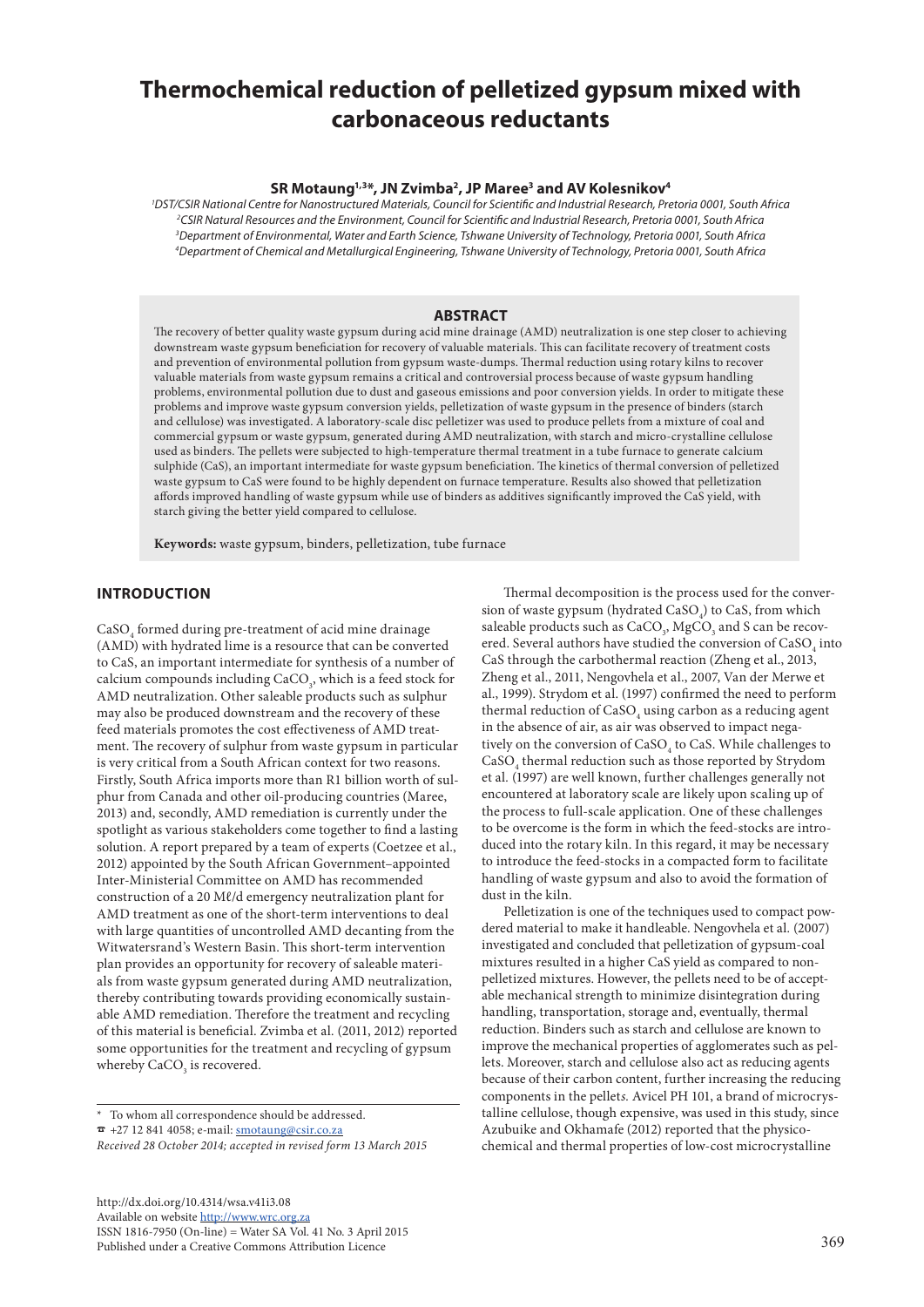powders derived from agricultural residues such as maize cobs are comparable to those of the commercial products such as Avicel PH 101. Starch is composed of carbon, hydrogen and oxygen in the ratio 6:10:5, respectively. Alex et al. (1997) pelletized gypsum, coal and laterite mixtures and compared the effects of starch, bentonite and sodium silicate as binders. The authors found that starch and bentonite improved the strength of the pellets. The current study investigated waste gypsum pelletization and the effects of using binders as well as binder content during thermal reduction in a tube furnace. The kinetic data were measured and a macrokinetic model of the CaSO. thermal reduction by a mixture of carbon-containing components, formed as pellets, was proposed. The model allowed for the prediction of conversion rates for various process temperatures and could provide insight into the process when used together with a heat transfer model.

# **MATERIALS AND METHODS**

# **Feedstock**

Waste gypsum (95.54 %) precipitated during AMD neutralization and commercial CaSO<sub>4</sub> (Merck; 98.5%) were used as feed-stocks in this study. Bituminous coal (60% carbon content) of particle size <750 µm from Mpumalanga Province (South Africa) was used as reducing agent by preparing a sample mixture of 2.5:1 C:CaSO<sub>4</sub>.2H<sub>2</sub>O molar ratio in the case of commercial CaSO<sub>4</sub> and 1.9:1 C:CaSO<sub>4</sub>.2H<sub>2</sub>O in the case of the precipitated gypsum. Food-grade starch (Protea Chemicals) and commercial microcrystalline cellulose (Fluka) were used as binders.

# **Equipment**

A disc pelletizer (Fig. 1) operated at 20 r/min was used to prepare the pellets. An Elite tube furnace with a quartz protective



Pelletization of waste gypsum in a disc pelletizer **Figure 1** *Pelletization of waste gypsum in a disc pelletizer* 

| Table 1<br><b>Proximate analysis of coal sample</b> |      |  |
|-----------------------------------------------------|------|--|
| <b>Parameter</b>                                    | Coal |  |
| Inherent moisture (%)                               | 2.9  |  |
| Ash $(%)$                                           | 12.3 |  |
| Volatile matter (%)                                 | 23.7 |  |
| Fixed carbon (%)                                    | 61 1 |  |

tube was used for the thermal reduction tests. Reagents were introduced in quartz boats into the tube furnace.

# **Experimental procedure**

A sample made up of coal and commercial  $\mathrm{CaSO}_4$  in the molar ratio 2.5:1 was divided into 6 portions. The 6 portions were mixed with 0%, 1%, 2%, 4%, and 8%, by mass, corn starch or microcrystalline cellulose (MCC), respectively. These mixtures were pelletized using a disk pelletizer with tap water simultaneously sprayed onto the sample to aid pellet formation. The average moisture content of the pellets was 25%. The moisture content was determined by drying the pellets to a constant mass in an oven with a temperature pre-set at 105°C in an oven. The pellets were weighed into quartz boats before subjecting them to high-temperature thermal reduction in the tube furnace. Samples were heated for 5, 10, 15, and 20 min. All of the samples were tested at 900°C, 1 000°C, 1 050°C and 1100°C. Waste gypsum, precipitated during AMD neutralization, was also mixed with coal and 2.9% (by mass; based on the results in Fig. 2) starch and heated in the tube furnace at 900°C, 1 000°C, 1 050°C and 1 100°C. The time intervals were 5, 10, 15, and 20 min for each temperature range.

# **Analytical procedure**

Coal proximate analyses was performed by the South African Bureau of Standards using the SANS 5925:2007, ISO 11712010, ISO 5622010 for the inherent moisture, ash and volatile matter, respectively. X-ray diffraction (XRD) analysis was performed using a PANalytical x-ray diffractometer equipped with a PIXel detector and fixed slits with iron-filtered cobalt Kα radiation. Phase identification was achieved using X'Pert Highscore Plus software. The relative phase amounts were estimated using the Rietveld method in percentage form. Sulphide was determined by standard iodometry (APHA, 1992), in which excess iodine which is mixed with the sample solution is titrated using sodium thiosulphate in the presence of starch indicator.

# **RESULTS AND DISCUSSION**

# **Feedstock characterization**

Waste gypsum was characterized by XRD and was found to be composed of 95.5% gypsum, 1% calcite and 3.5% hydrated  ${\rm MgSO}_4$  (Epsomite). The proximate analyses of the reducing agent used in this study are presented in Table 1. As much as the carbon content is the main driving force of the carbothermal reduction process, the volatile matter is also expected to influence this reaction since most of the volatiles are composed of hydrocarbons and some sulphur. Solid–solid reactions are known to be slower; as a result the contribution by gaseous reactions from the constituents of the volatile matter will improve the rate of the reaction. Several authors have reported the main reducing agent during the thermal reduction process to be the gaseous intermediate (Gorkan et al*.*, 2000; Oh and Whelock, 1990).

# **Starch and cellulose as thermal reduction additives**

Figure 2 shows the effects of starch and cellulose (MCC) as thermal reduction additives while Fig. 3 shows the waste gypsum sludge thermo-reduction conversion curves. The CaS percentage yield in Fig. 2 was calculated using the Rietveld software. Corn starch is seen in Fig. 2 to be more effective in comparison to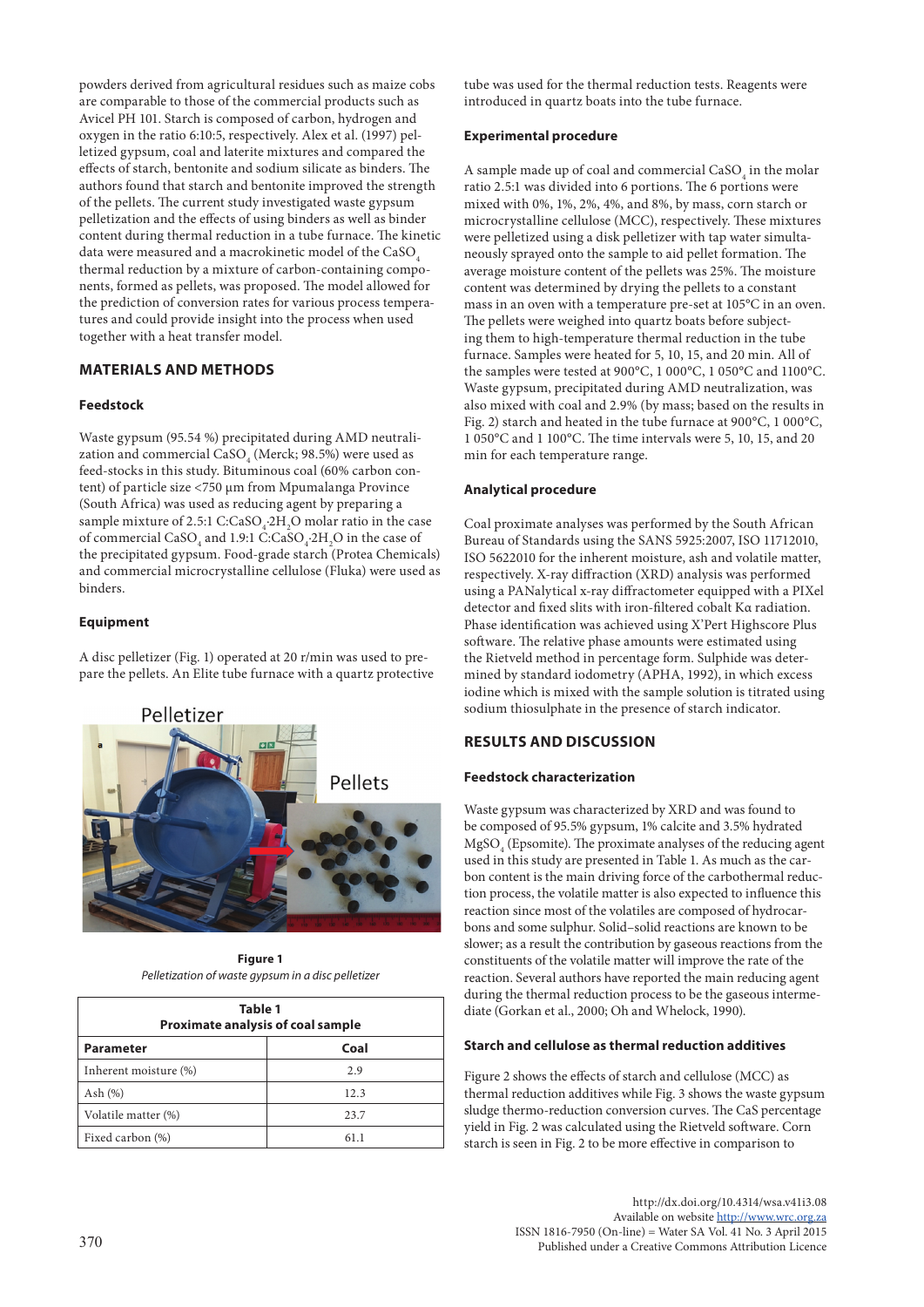MCC in promoting thermal reduction when used as an additive during pelletization of waste gypsum. The carbon content of both starch and MCC appear to be beneficial in terms of increasing the conversion of waste gypsum to CaS during thermal decomposition. Therefore one can conclude that, in addition to improving the pellet's compactness, the two binders, starch and MCC, may also have catalytic effects on the decomposition reaction. In this regard, the addition of starch and MCC as binders is observed to have a positive effect on the conversion of waste gypsum to CaS, as given in Fig. 2. Several factors are known to have either a positive or negative effect on the conversion of gypsum to CaS. The presence of  $O<sub>2</sub>$ and  $\mathrm{CO}_\mathrm{2}$  are undesirable since both favour the formation of CaO and  $\mathrm{CaSO}_4$ . Oh and Wheelock (1990) have reported that the presence of SO<sub>2</sub> and CO<sub>2</sub> at higher levels relative to CO favoured the formation of CaO. Therefore, the desirable reaction condition for the effective thermal reduction of  $\mathrm{CaSO}_4$  to CaS is excess amounts of CO in the kiln (Jagtap et al*.,* 1990). Finney et al*.* (2009) have also reported that the addition of starch as a binder increased the percentage of CO in a reactor by more than 50% and decreased the oxygen content by up to 44% during the combustion of fuel pellets. This finding partly explains the improved yield of CaS during the thermal reduction of waste gypsum pellets using starch as an additive instead of MCC. Alternatively, the poor conversion of waste gypsum to CaS during thermal reduction using MCC as an additive relative to starch may also be attributed to the aromatic structure of MCC (Adel et al*.*, 2011) that may not easily break to release carbon, hydrogen or oxygen during the thermal reaction.

The data given in Fig. 3 were generated from thermal reduction of pelletized waste gypsum precipitated during AMD neutralization with gypsum and starch in the ratio 1:2.9. The percentage yield of CaS during thermal reduction of waste gypsum from AMD neutralization, as given in Fig. 3, showed improved conversion as the reduction temperature was increased. Lower conversion of gypsum to CaS was observed at a temperature of 900°C, even at the maximum reaction time (20 min). In contrast, a higher yield of >80% CaS was obtained at temperatures of 1 000°C, 1 050°C and 1 100°C using thermal reduction times of 20 min, 15 min and 10 min, respectively. Temperature plays an important role in the thermal decomposition studies of gypsum (Yan et al*.*, 2014).

The XRD peaks presented in Fig. 4 showed that CaS was the predominant product under the experimental conditions used.

## **Macrokinetic model of gypsum reduction by coal in the presence of starch and cellulose**

It was assumed that reduction of  $\mathrm{CaSO}_4$  to  $\mathrm{CaSi}$  in the pellets, where the mixture of coal starch and cellulose serves as carbon source, takes place in the matrix of carbon-containing materials during gasification of these materials:

$$
CaSO4 + 4C \rightarrow CaS + 4CO
$$
 (1)

$$
CaSO4 + 4CO \rightarrow CaS + 4CO2
$$
 (2)

$$
C + CO2 \rightarrow 2CO
$$
 (3)

In this set of reactions the initial reduction of  $\mathrm{CaSO}_{_4}$  with carbon takes place according to Reaction 1. The generated CO diffuses and reacts with CaSO<sub>4</sub>, which is not in contact with carbon, according to Reaction 2. Further, the  $\mathrm{CO}_\mathrm{2}$  evolved

http://dx.doi.org/10.4314/wsa.v41i3.08 Available on website<http://www.wrc.org.za> ISSN 1816-7950 (On-line) = Water SA Vol. 41 No. 3 April 2015 Published under a Creative Commons Attribution Licence



*Figure 2*

Effects of starch and cellulose (MCC) as thermal reduction additives *Effects of starch and cellulose (MCC) as thermal reduction additives*



*Figure 3*

Conversion curves of thermo-reduction studies of waste gypsum sludge from AMD neutralization *Conversion curves of thermo-reduction studies of waste gypsum sludge from AMD neutralization*



XRD characterization of the products of the thermal decomposition experiments *XRD characterization of the products of the thermal decomposition experiments*

diffuses back into carbonaceous materials to generate more CO according to the Boudouard reaction (Reaction 3). The proposed mechanism is similar to the mechanism of barite reduction by coal, discussed by Jagtap et al. (1990). Ma et al. (2011) reported that increasing the concentration of CO in the reactor favours the formation of CaS relative to CaO.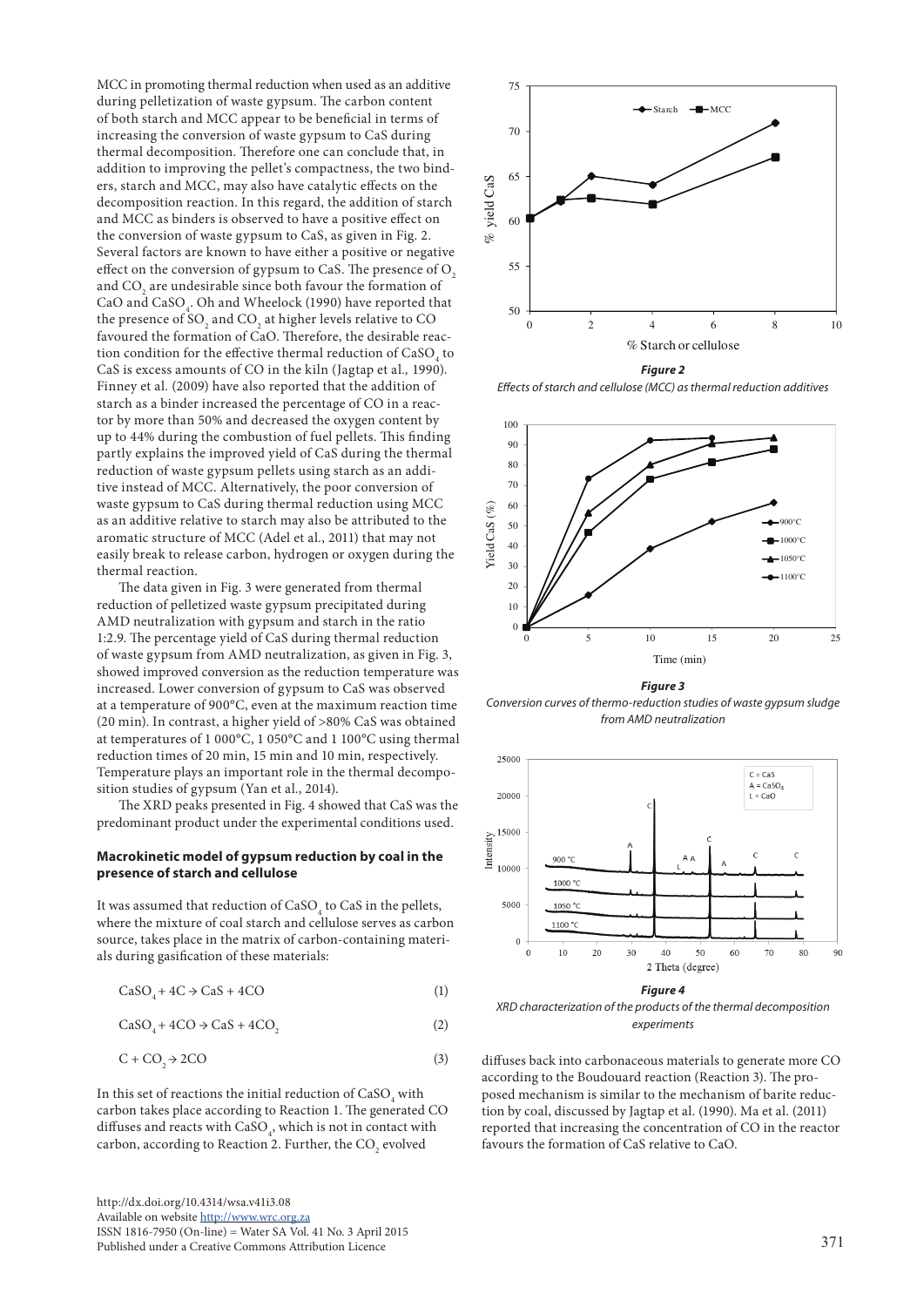Kinetic parameters were obtained from the conversion curve presented in Fig. 3. The kinetic model equation proposed by Kasaoka and Sakata (1984) was used:

$$
x = 1 - \exp(-a \cdot \theta^b) \tag{4}
$$

where: *x* is the fractional conversion,  $\theta$  is the time in seconds, and *a* and *b* are constant parameters.

This type of model is based on the shrinking core model and is capable of capturing the kinetic-controlled region, where reduction is controlled by gas phase reactions, which is the formation of gaseous intermediates such as CO. Parameter *a* is related to the kinetic rate constant of the reaction and parameter *b* to the physical changes occurring in the carbon matrix. The linearization of Eq. 4 gives:

$$
\ln(-\ln(1-x)) = \ln(a) + b \cdot \ln(\theta) \tag{5}
$$

The linearized equation is plotted in Fig. 5. The slope of the graph is equal to *b* and intercept is equal to *a*.

The conversion data given in Fig. 5 by Eqs 4 and 5 allow solving for *a* and *b* for each temperature, T (see Table 2).

The rate of gasification of carbonaceous materials varies continuously with time due to continuous structural changes in the pellet. In such situations the reaction rate  $k(x)$  will vary with time, and some average value should be used.

According to Kasaoka et al*.* (1983) the expression for the average rate constant,  $k(x)$ ,  $s<sup>-1</sup>$  is given by:

$$
k(x) = a^{(1/b)} b[-\ln(1-x)]^{(b-1)/b} \tag{6}
$$

As an indicator of the process rate, the typical conversion of 50% can be used to estimate the average reaction rate  $k(x=0.5)$ . The variation of the average reaction rate with temperature is given in Table 2.

Activation energy of the CaSO<sub>4</sub> conversion, *E*, and preexponential factor, *A,* can be determined from the Arrhenius plot (Fig. 6).

The 'averaged' activation energy of  $\mathrm{CaSO}_{_4}$  reduction is equal to 90.0 kJ/mol, and pre-exponent A is equal to 7.39. This lower activation energy may be attributed to the presence of starch, which was shown in Fig. 2 to be increasing the rate of the reaction. These values are different to the data reported by Kato et al. (2012) where another reaction mechanism (excluding gas phase reduction) was postulated and the activation energies of 370–400 kJ/mol were reported for  ${\rm CaSO}_4$  powder (sieve, 61  $\mu$ m) reduction by solid coal particles (31  $\mu$ m) in a nitrogen atmosphere. As shown in Fig. 7, the macrokinetic model developed predicted conversion trends similar to the experimental kinetic data curves.

The model coefficients *a* and *b* vary with temperature. These highly nonlinear dependences can be represented by a neural network, similar to the case of  $\text{Fe}_2\text{O}_3$  to FeO reduction process kinetics, reported by Piotrowski et al*.* (2005). Together with the energy balance model, the kinetic model can serve as a tool to investigate process trends and improve operation and design of furnaces and eventually pilot- and full-scale rotary kilns for  $CaSO<sub>4</sub>$  reduction by carbon-containing materials.



conversion of CaSO4 represented by the linearized by the linearized by the linearized kinetic equation (Eq. 5) *Figure 5 Conversion of CaSO4 represented by the linearized kinetic equation (Eq. 5)*



Figure 6 Arrhenius plot for the reduction of CaSO4 by carbonaceous materials *Arrhenius plot for the reduction of CaSO4 by carbonaceous materials Figure 6*

| Table 2<br>Average first-order reaction rate for the reduction of CaSO <sub>4</sub> |                       |      |                       |
|-------------------------------------------------------------------------------------|-----------------------|------|-----------------------|
| <b>Temperature, K</b>                                                               | a                     | b    | $k, s^{-1}$           |
| 1 1 7 3                                                                             | $1.12 \times 10^{-4}$ | 1.29 | $1.02 \times 10^{-3}$ |
| 1 2 7 3                                                                             | $4.15 \times 10^{-3}$ | 0.89 | $1.92 \times 10^{-3}$ |
| 1 3 5 0                                                                             | $4.59 \times 10^{-3}$ | 0.91 | $2.57 \times 10^{-3}$ |
| 1 3 7 3                                                                             | $1.18 \times 10^{-2}$ | 0.83 | $4.13 \times 10^{-3}$ |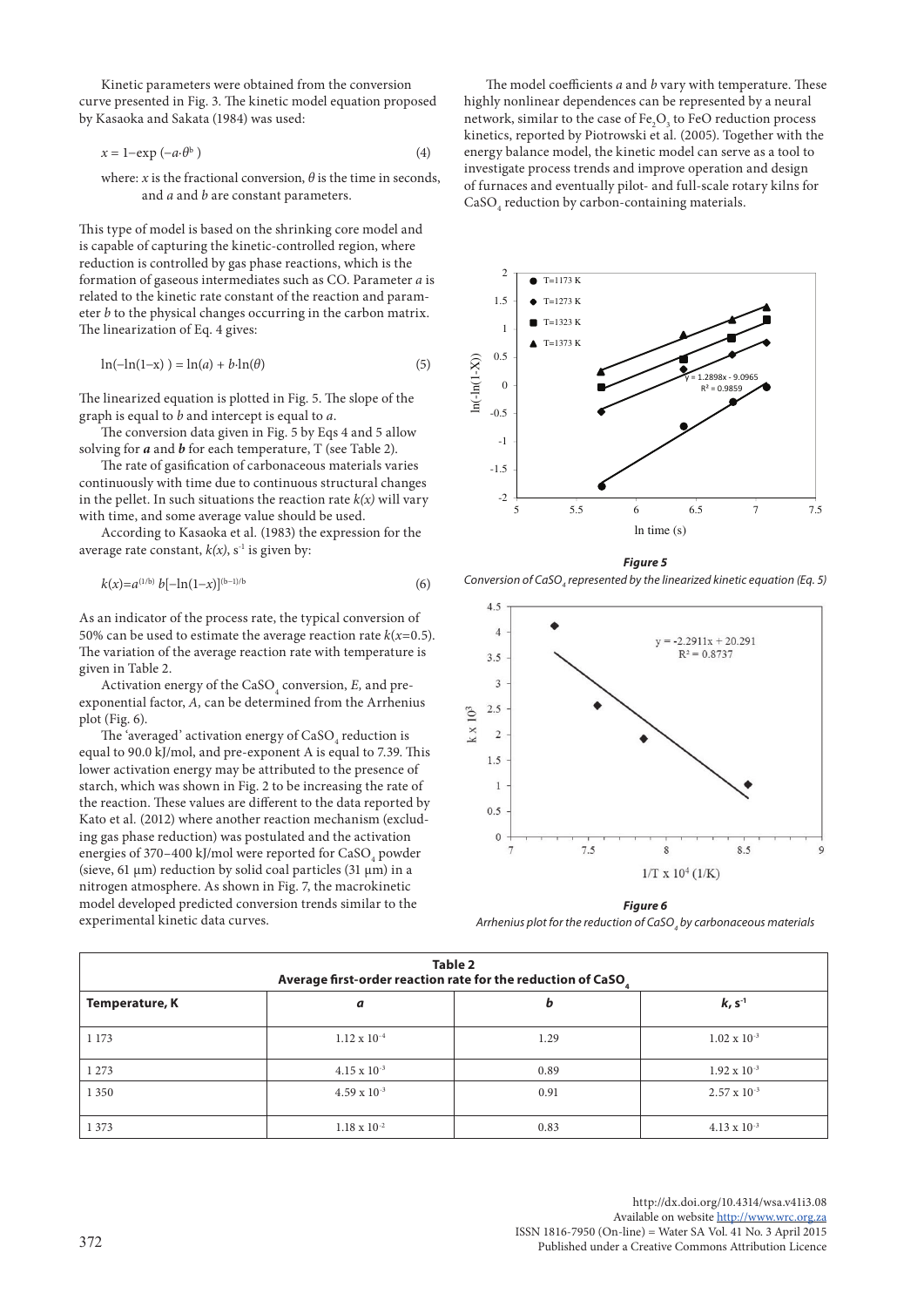

Conversion of CaSO4 at various temperatures. **Figure 7** *Conversion of CaSO<sub>4</sub> at various temperatures. Dots = experimental data (Fig. 3); solid lines = prediction by Eq. 5* 

# **CONCLUSIONS**

This study has investigated pelletization of waste gypsum mixed with carbonaceous reductants as a means of improving handling of gypsum during thermal reduction to recover CaS, as well as promoting better conversion of the feed material. The effects of using binders, starch and microcrystalline cellulose were also investigated. In this regard, starch and MCC were observed to exhibit synergistic effects on the thermal reduction of the gypsum-coal pellets. The hetero-hydrocarbon structure of both starch and MCC appeared to be responsible for the promotion of the desired environment during the thermal reduction, as their decomposition results in the presence of extra C, resulting in increased amounts of CO and decreased  $\mathrm{O}_2$  levels. Starch was more effective compared to MCC in terms of improving the conversion rate of waste gypsum to CaS. The study also confirmed that pelletization of waste gypsum is possible and therefore facilitates waste gypsum handling. A maximum of 2.9% starch, by mass, was identified as suitable for waste gypsum pelletization.

As expected, temperature was confirmed to be the driving force for the thermal reduction. In this regard, low conversions were observed at 900°C, with acceptable conversions realised when the temperature was increased to between 1 000°C and 1 100°C.

# **ACKNOWLEDGEMENTS**

This research was supported by the CSIR Thematic Fund and by Tshwane University of Technology. The authors also acknowledge Prof F Carlsson for editing this paper and Dr Sabine Verryn for XRD analysis.

# **REFERENCES**

- Adel AM, Abd El- Wahab ZH, Ibrahim AA and Al-Shemy MT (2011) Characterization of microcrystalline cellulose prepared from lignocellulosic material Part II: Physicochemical properties. *Carbohyd. Polym.* **83** (2) 676–687.
- Alex TC, Srivastava JP, Srikanth S and Premchand (1997) Pelletization of reactant dosed laterite. processing of fines. In: *Proceedings of the National Seminar*, 9–10 January 1997, NML Jamshedpur, India.

http://dx.doi.org/10.4314/wsa.v41i3.08 Available on website<http://www.wrc.org.za> ISSN 1816-7950 (On-line) = Water SA Vol. 41 No. 3 April 2015 Published under a Creative Commons Attribution Licence

- APHA, AWWA, WEF (1992) *Standard Methods for the Examination of Water and Wastewater* (19th edn) American Public Health Association, Washington D.C.
- Azubuike CP and Okhamafe AO (2012) Physicochemical, spectroscopic and thermal properties of microcrystalline cellulose derived from cobs. *Int. J. Recycl. Org. Waste Agric*. **1** (9) 1–7.
- Coetzee H, Hobbs PJ, Burgess JE, Thomas A, Keet M, YIBAS B, VAN TONDER D, NETILI F, RUST U, WADE P and MAREE JP (2010) Mine water management in the Witwatersrand gold fields with special emphasis on acid mine drainage. Report to the Inter-Ministerial Committee on Acid Mine Drainage. Department of Water Affairs, Pretoria. 128 pp.
- FINNEY KN, SHARIFI VN and SWITHENBANK J (2009) Fuel pelletization with a binder: Part II-the impacts of binders on the combustion of spent mushroom compost-coal tailing pellets. *Energy & Fuel* **23** 3203–3210.
- Gorkan AN, Prada SD, Pathak G and Kulkarni SS (2000) Vanadium catalysed gasification of carbon and its application in the carbothermic reduction of barite. *Fuel* **79** 821–827.
- JAGTAP SB, PANDE AR and GOKARN AN (1990) Effect of catalysts on the kinetics of the reduction of barite by carbon. *Ind. Eng. Chem. Res*. **29** 795–799.
- Kasaoka S, Sakata Y, Kayano S and Masuoka Y (1983) Development of rate expressions and evaluation of reactivity for gasification of various coal chars with steam and oxygen. *Int. Chem. Eng*. **23** 477–485.
- KASAOKA S and SAKATA Y (1984) Fundamental study on development of catalytic coal gasification process. Reports of special project research on energy under grant-in-aid of scientific research. Ministry of Education, Science and Culture, Japan. 239–248.
- Kato T, Murakani K, Sugawara K and Masuoka Y (2012) Carbon reduction of gypsum produced from flue gas desulfurization. *Chem. Eng. Trans.* **29** 805–810.
- MA L, NIU X, HOU J, ZHEN S and XU W (2011) Reaction mechanism and influence factors analysis for calcium sulphide generation in the process of phosphogypsum decomposition. *Thermochim. Acta*  **526** 163–168.
- Ma L, Ning P, Zheng S, Niu X, Zhang W and Du Y (2010) Reaction mechanism and kinetic analysis of the decomposition of phosphogypsum via a solid-state reaction. *Ind. Eng. Chem. Res.* **49**  (8) 3597– 3602.
- Nengovhela NR, Strydom CA, Maree JP, Oosthuizen S and THERON DJ (2007) Recovery of sulphur and calcium carbonate from waste gypsum. *Water SA* **33** (5) 741–747. 7
- STRYDOM CA, GROENEWALD EM and POTGIETER JH (1997) Thermogravimetric studies on the synthesis of CaS from gypsum, CaSO<sub>4</sub>.2H<sub>2</sub>O, gypsum and phosphogypsum. *J. Therm. Anal.* **49** 1501–1507.
- OH IS and WHEELOCK TD (1990) Reductive decomposition of calcium sulphate with carbon monoxide: reaction mechanism. *Ind. Eng. Chem. Res*. **29** 544–550.
- Piotrowski K, Wiltowski T, Mondal K, Stonawski L, SZYMASKI T and DASGUPTA D (2005) Simultaneous influence of gas mixture composition and process temperature on  $\mathrm{Fe}_2\mathrm{O}_3\text{-}\mathrm{FeO}$ reduction kinetics - Neural network modelling. *Braz. J. Chem. Eng*. **22** (3) 419–432.
- van der Merwe EM, Strydom CA and Potgieter JH (1999) Thermogravimetric analysis of the reaction between carbon and  $\mathrm{CaSO}_4$ .2H<sub>2</sub>O, gypsum and phosphorgypsum in an inert atmosphere. *Thermochim. Acta* **340 & 341** 431–437.
- YAN B, MA L, MA J, ZI M and YAN X (2014) Mechanism analysis of Ca,S transformation in phosphogypsum decomposition with Fe catalyst. *Ind. Eng. Chem. Res*. **53** 7648–7654.
- Zheng D, Lu H, Sun X, Liu X, Han W and WANG L (2013) Reaction mechanism of reductive decomposition of FGD gypsum with anthracite. *Thermochim. Acta* **559** 23–31.
- ZHENG S, NING P, MA L, NIU X, ZHANG W and CHEN Y (2011) Reductive decomposition of phosphogypsum with high-sulfur concentration coal to  ${SO_2}$  in an inert atmosphere. *Chem. Eng. Res. Des* **89** 2376–2741.